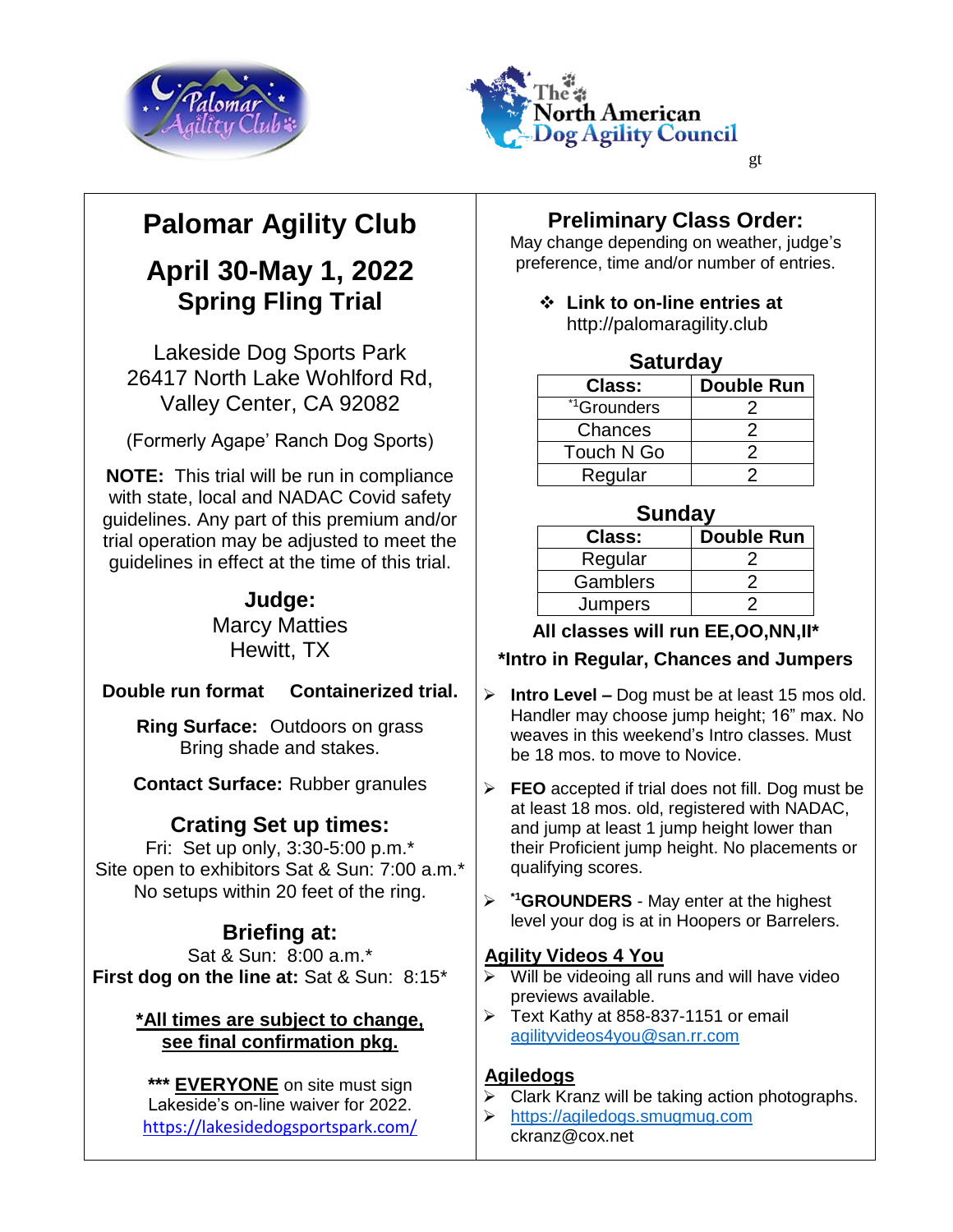#### **Entries Now open: Pre-Entries Close on:** Saturday April 23, 2022 by post mark; earlier if trial fills. **Crating available:**  $\triangleright$  Along two sides of the ring on grass.  $\triangleright$  Bring shade & stakes. **Entry limits:** 400 runs per day. **Move ups:**  $\triangleright$  No same day move ups.  $\triangleright$  Move ups for Sunday closes 20 minutes after the last run on Saturday. **Day-of-Show Entries:**  $\triangleright$  Day of show entries will be accepted at an increased run fee, until trial fills. **Refunds:**  $\triangleright$  Full refunds (check shredded) will be issued for cancellations prior to closing date.  $\triangleright$  Cancellations after the closing date for bitches in season or injured dogs may be subject to an administrative fee not to exceed 35%. Trial Secretary must be notified immediately.  $\triangleright$  There will be no refunds in the event a dog and/or handler are dismissed from competition, regardless of the reason.  $\triangleright$  No entry fee will be refunded if the trial cannot open or be completed by reasons of riots, civil disturbances, fire, acts of God, public emergency, an act of a public enemy, or any other cause beyond the control of the organizing committee. **Show & \*Resolution Committee** > Trial Chairs: \*Dayle Shimamura & \*Janemarie **Watchorn** ▶ Secretary: \*Karen Birdsong Chief Scorekeeper: Pat Rundel Chief Course Builder: TBA  $\triangleright$  Site Manager: Pete Hudson Chief Ring Steward: Wendy Watts **Confirmations:**  $\triangleright$  Preliminary confirmations will be emailed as entries are received.  $\triangleright$  Be sure your email address can be easily read!  $\triangleright$  If you do not receive a pre-confirmation within 5 days email PAC-agility@outlook.com  $\triangleright$  Final confirmation package should be emailed Tuesday/Wednesday prior to the trial. Package may include general site information, start times, judge's briefings, and special Covid trial procedures. Courses will not be emailed. **Food info:**  $\triangleright$  NO beverages, breakfast, lunch or snacks will be provided at this trial. Please plan accordingly for you and your dog(s). **Volunteer info:**  $\triangleright$  A link to the volunteer sign-up sheet will be included with your pre and final confirmation. **Awards and Ribbons:**  $\triangleright$  Ribbons for 1st through 4th, qualifying runs and new titles will be available. **Please let us know in advance if your dog may earn a NATCH at this trial so PAC can have a NATCH Ribbon and/or pole available**. **Equipment info:** Equipment to NADAC specifications.  $\triangleright$  Ring fencing is not escape proof. PAC's 2022 schedule: Feb. 19-20, Mar. 26-27, April 30-May 1, Oct 22-23. **[http://palomaragility.club](http://palomaragility.club/) PAC-Agility@Outlook.com**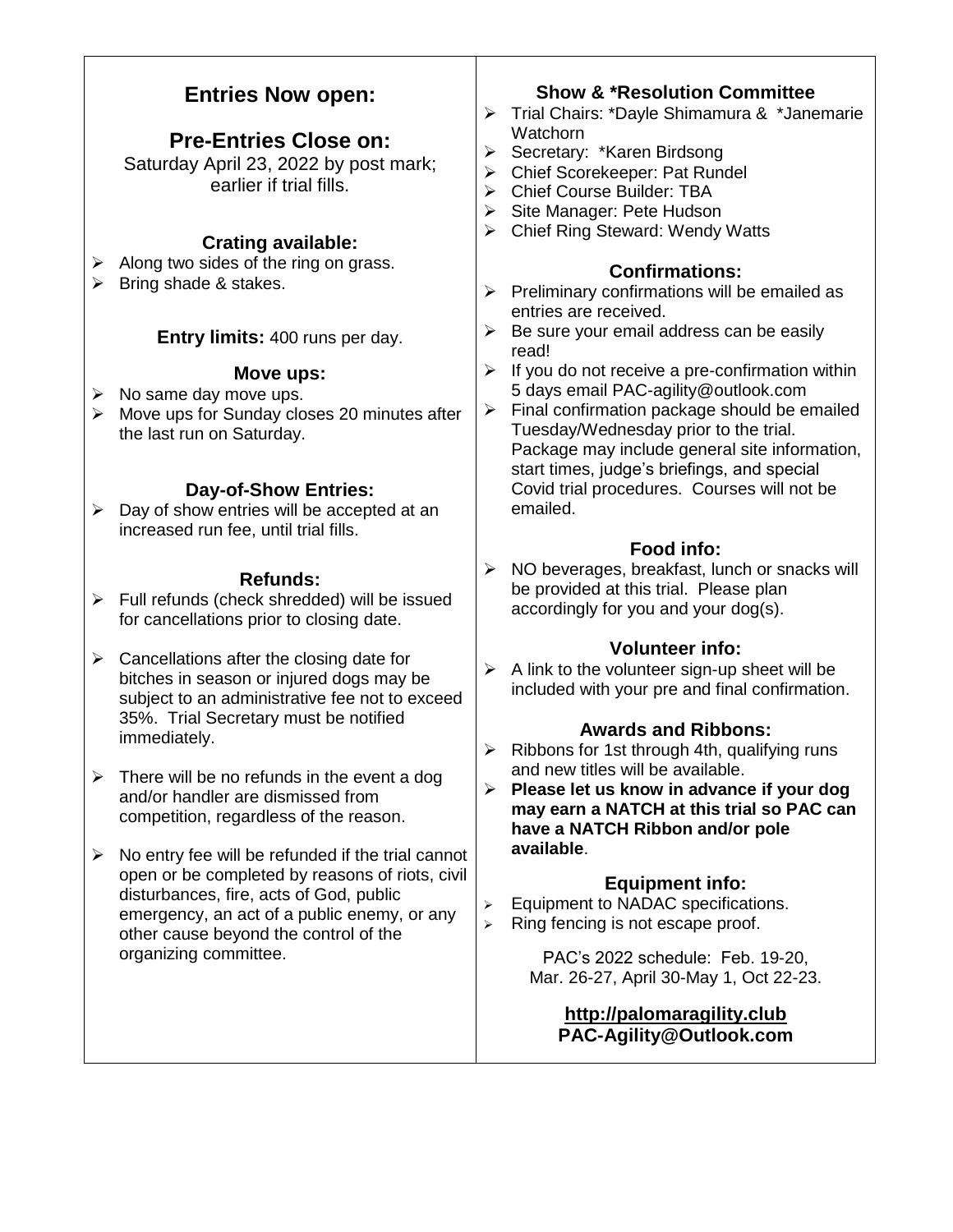## **Jump Height Info:**

MEASURING

Measurement forms may be obtained at:

<https://www.nadac.com/WPsite/wp-content/uploads/2021/06/Permanent-Height-Card-form-6.4.21.pdf>

#### **Dogs which require measuring:**

Dogs in the Proficient Category, Novice, Open or Elite jumping 4", 8", 12" or 16"

#### **Dogs which do not need to be measured:**

Dogs jumping 16" in the Veteran or Junior Handler Division Dogs jumping 20" Dogs in the Skilled Category Dogs with a permanent height card Dogs listed on the Height Exemption List

#### **JUMP HEIGHTS**

There are four Standard Division-Proficient jump heights: 8", 12", 16", and 20". There are four Standard Division-Skilled jump heights: 4", 8", 12", and 16". There are four jump heights for the Veterans and Junior Handler divisions: 4", 8", 12", and 16".

Please see the NADAC Rulebook for the full jump height table

### **Brief Summary of Rules:**

Please refer to [www.nadac.com](http://www.nadac.com/) for a full explanation of all NADAC rules and up to date information.

- Please note that NADAC trials should provide a safe and fun environment for both exhibitors and their dogs.
- Aggressive dogs will not be tolerated and will be excused from the trial.
- The show committee has the right to refuse any entry. Anyone not currently in good standing with NADAC will not be allowed to enter this trial.
- Exhibitors, through submission of entry, acknowledge that they are knowledgeable of NADAC rules and regulations, and agree to abide by all rules in effect at the time of this trial.
- No entry fee will be refunded if the trial cannot open or be completed by reasons of riots, civil disturbances, fire, acts of God, public emergency, an act of a public enemy, or any other cause beyond the control of the organizing committee.
- Checks not honored by the bank do not constitute a valid entry fee. There will be a \$30.00 service charge for bank returned checks.
- Dog must be registered and have a valid registration number before entries will be accepted. <https://www.nadac.com/register-your-dog/>
- A copy of the current Exhibitors Handbook may be downloaded free from the NADAC web site: www.nadac.com
- Bitches in heat, lame, or blind dogs are ineligible for entry, as is any dog with a deformity which may cause a judge to not be able to reasonably assess the dog's ability to function and perform agility obstacles safely, and in a manner that is in the best interest, health and welfare of the dog.
- No food, clickers, or other aids or devices shall be permitted on the course or within 10 feet of the ring. Food or a small non-audible toy can be in a secure container (ziplock bag is acceptable) in your pocket during your run but it cannot be used during your run, nor can you indicate to the dog it is there. All handlers may bring a non-audible toy into the ring for training purposes. They cannot earn a Qualifying score and must declare to the judge they are training before they commence their run. Please read the Exhibitor's Handbook for more information about toys and training in the ring.
- The sponsoring clubs will not be responsible for the loss or damage to any dog exhibited, or for the possessions of any exhibitor whether the result be accident or other cause. It is distinctly understood that every dog at this event is in the care and control of his owner or handler during the entire time the dog is on the show premises.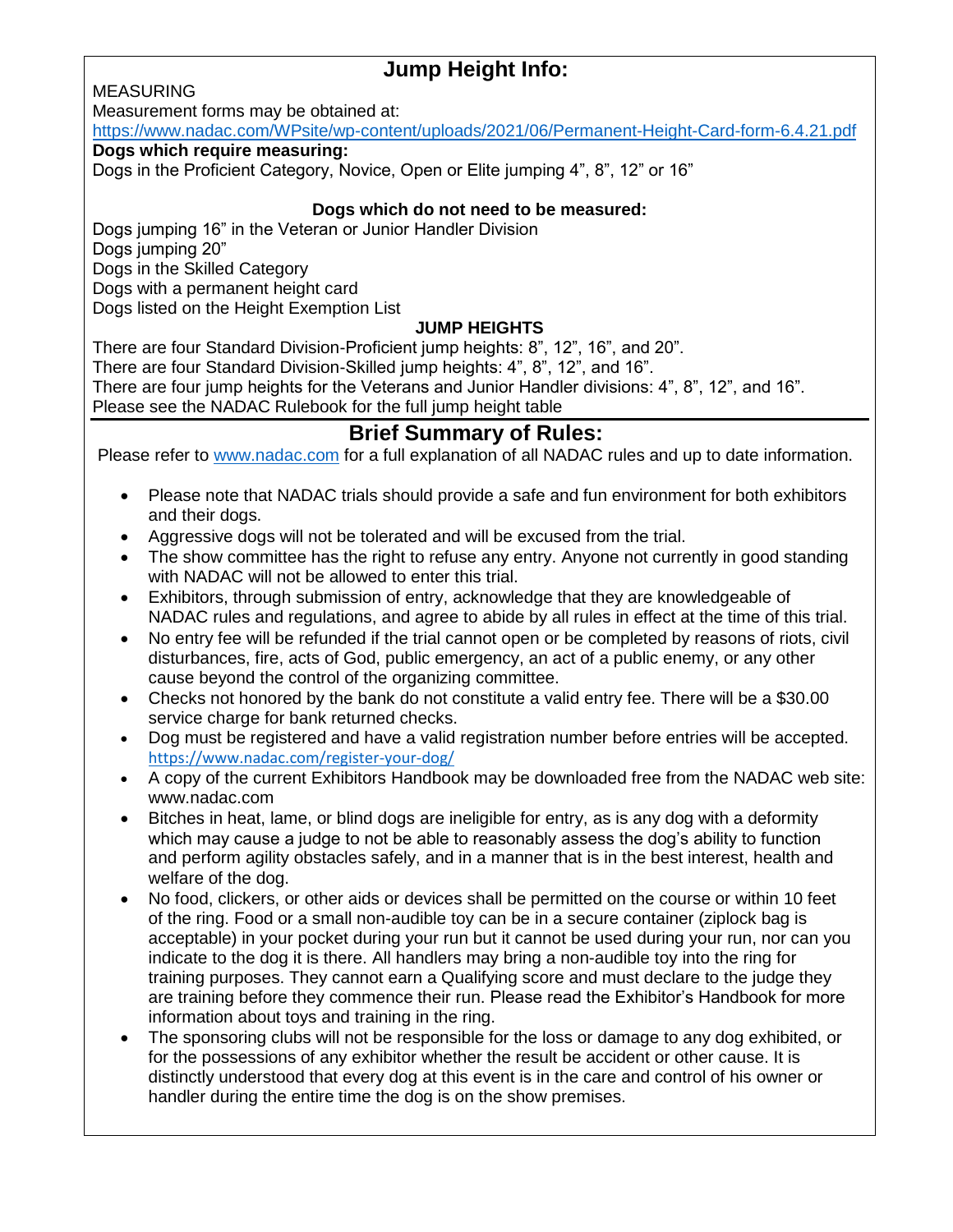#### **Palomar Agility Club, April 30-May1, 2022 Lakeside Dog Sports Park, Valley Center, CA Make Checks Payable to: Palomar Agility Club or PAC**

| Send entries to: Karen Birdsong 2614 N. Olive Lane, Santa Ana, CA 92706-1515 |  |  |  |
|------------------------------------------------------------------------------|--|--|--|
|                                                                              |  |  |  |

| <b>Eink to on-line entries at</b> http://palomaragility.club |  |
|--------------------------------------------------------------|--|
|--------------------------------------------------------------|--|

| <b>Owner</b>                                                                                                                                                |                     | Dog<br><b>Call Name</b>            |                    |              |                                                                                                                                                                                                                              |                                                                       |  |  |
|-------------------------------------------------------------------------------------------------------------------------------------------------------------|---------------------|------------------------------------|--------------------|--------------|------------------------------------------------------------------------------------------------------------------------------------------------------------------------------------------------------------------------------|-----------------------------------------------------------------------|--|--|
| <b>Name</b>                                                                                                                                                 |                     |                                    |                    |              |                                                                                                                                                                                                                              |                                                                       |  |  |
| <b>Address</b>                                                                                                                                              |                     |                                    | <b>NADAC Reg #</b> |              |                                                                                                                                                                                                                              |                                                                       |  |  |
| City/State/Zip                                                                                                                                              |                     |                                    |                    |              | <b>Date of Birth</b>                                                                                                                                                                                                         |                                                                       |  |  |
| Phone                                                                                                                                                       |                     |                                    |                    |              | <b>Height at Withers</b>                                                                                                                                                                                                     |                                                                       |  |  |
| Email                                                                                                                                                       |                     |                                    |                    |              | <b>Breed</b>                                                                                                                                                                                                                 |                                                                       |  |  |
| Handler, If not owner                                                                                                                                       |                     |                                    |                    |              |                                                                                                                                                                                                                              | <b>Emergency Contact Name/Phone</b>                                   |  |  |
|                                                                                                                                                             |                     |                                    |                    |              | PLEASE INCLUDE A COPY OF YOUR DOG'S HEIGHT CARD IF YOU DO NOT HAVE ONE ON FILE.                                                                                                                                              |                                                                       |  |  |
| <b>CATEGORY:</b>                                                                                                                                            | <b>PROFICIENT</b> □ |                                    | SKILLED <b>N</b>   |              | FEO                                                                                                                                                                                                                          | Must be 18 months+, & jump at<br>least 1 height lower than Proficient |  |  |
| <b>DIVISION:</b>                                                                                                                                            | <b>STANDARD</b>     | $\perp$                            | VETERAN DOG O      |              | VETERAN HANDLER <b>In</b>                                                                                                                                                                                                    | JR HANDLER <b>O</b>                                                   |  |  |
| I WANT MY DOG TO JUMP:                                                                                                                                      |                     | 4"                                 |                    | 8"           | 12"<br>16"                                                                                                                                                                                                                   | 20"                                                                   |  |  |
| <b>Class</b>                                                                                                                                                |                     |                                    | Level              |              |                                                                                                                                                                                                                              | <b>Day</b>                                                            |  |  |
|                                                                                                                                                             | Intro               | <b>Novice</b>                      | Open               | <b>Elite</b> | <b>Saturday</b>                                                                                                                                                                                                              | <b>Sunday</b>                                                         |  |  |
| <b>Grounders</b>                                                                                                                                            | N/A                 |                                    |                    |              | Rd 1<br>Rd <sub>2</sub>                                                                                                                                                                                                      |                                                                       |  |  |
| <b>Chances</b><br><b>Touch N Go</b>                                                                                                                         | N/A                 |                                    |                    |              | Rd 2<br>Rd 1<br>Rd 2<br>Rd 1                                                                                                                                                                                                 |                                                                       |  |  |
| Regular                                                                                                                                                     |                     |                                    |                    |              | Rd 1<br>Rd 2                                                                                                                                                                                                                 | Rd 2<br>Rd 1                                                          |  |  |
| <b>Gamblers</b>                                                                                                                                             | N/A                 |                                    |                    |              |                                                                                                                                                                                                                              | Rd 2<br>Rd 1                                                          |  |  |
| <b>Jumpers</b>                                                                                                                                              |                     |                                    |                    |              |                                                                                                                                                                                                                              | Rd <sub>2</sub><br>Rd 1                                               |  |  |
|                                                                                                                                                             |                     |                                    |                    |              | In consideration of the acceptance of this entry, I/we certify that I/we have knowledge of, and are familiar with,                                                                                                           |                                                                       |  |  |
|                                                                                                                                                             |                     |                                    |                    |              | and agree to abide by, the Rules and Regulations of NADAC in effect at the time of this trial, and by any                                                                                                                    |                                                                       |  |  |
|                                                                                                                                                             |                     |                                    |                    |              | additional rules and regulations as approved by NADAC for this trial. I/we certify that the dog entered is not a<br>hazard to persons or other dogs. I/we further agree to be bound by the "Agreement" printed on next page. |                                                                       |  |  |
|                                                                                                                                                             |                     |                                    |                    |              |                                                                                                                                                                                                                              |                                                                       |  |  |
|                                                                                                                                                             |                     |                                    |                    |              | Total Number of Runs Entered (all dogs same household) =                                                                                                                                                                     | <b>RUNS</b>                                                           |  |  |
|                                                                                                                                                             |                     | Junior Handler rate is \$8 per run |                    |              | 1-7 runs rate \$14 per run, $\Box$ 8-18 runs @ \$13/run, $\Box$ 19 or more @ \$12/run                                                                                                                                        | \$                                                                    |  |  |
|                                                                                                                                                             |                     |                                    |                    |              |                                                                                                                                                                                                                              |                                                                       |  |  |
| Trial Organizer:                                                                                                                                            |                     |                                    |                    |              | $=$ \$                                                                                                                                                                                                                       | \$                                                                    |  |  |
|                                                                                                                                                             |                     |                                    |                    |              |                                                                                                                                                                                                                              |                                                                       |  |  |
| $\Box$ Vendor Fee<br>$\frac{1}{2}$                                                                                                                          |                     |                                    | $\mathfrak s$      |              |                                                                                                                                                                                                                              |                                                                       |  |  |
| $\Box$ Jr. Handler rate is \$9 per run.<br>Day-of-Show/After Closing:                                                                                       |                     |                                    |                    |              |                                                                                                                                                                                                                              |                                                                       |  |  |
|                                                                                                                                                             |                     |                                    | \$                 |              |                                                                                                                                                                                                                              |                                                                       |  |  |
|                                                                                                                                                             |                     |                                    |                    |              |                                                                                                                                                                                                                              |                                                                       |  |  |
| <b>LESS DISCOUNTS (Vouchers)</b>                                                                                                                            |                     |                                    |                    | LESS         |                                                                                                                                                                                                                              |                                                                       |  |  |
| $1/family$ has completed these waivers: $\Box$ Lakesides on-line 2022 waiver AND<br>NADAC's 2022 Covid waiver<br>Previously filed w/ PAC<br>$\Box$ Attached |                     |                                    |                    | \$           |                                                                                                                                                                                                                              |                                                                       |  |  |
|                                                                                                                                                             |                     |                                    |                    |              | <b>TOTAL ENCLOSED =</b>                                                                                                                                                                                                      |                                                                       |  |  |

**Owner/Exhibitor Signature: \_\_\_\_\_\_\_\_\_\_\_\_\_\_\_\_\_\_\_\_\_\_\_\_\_\_\_\_\_\_\_\_\_\_\_\_\_\_\_\_Date\_\_\_\_\_\_\_\_\_\_\_\_\_\_\_\_**

 **Parent or Legal Guardian of Junior Handler\_\_\_\_\_\_\_\_\_\_\_\_\_\_\_\_\_\_\_\_\_\_\_\_\_\_\_\_\_\_\_\_\_\_\_\_\_\_\_\_\_\_\_\_**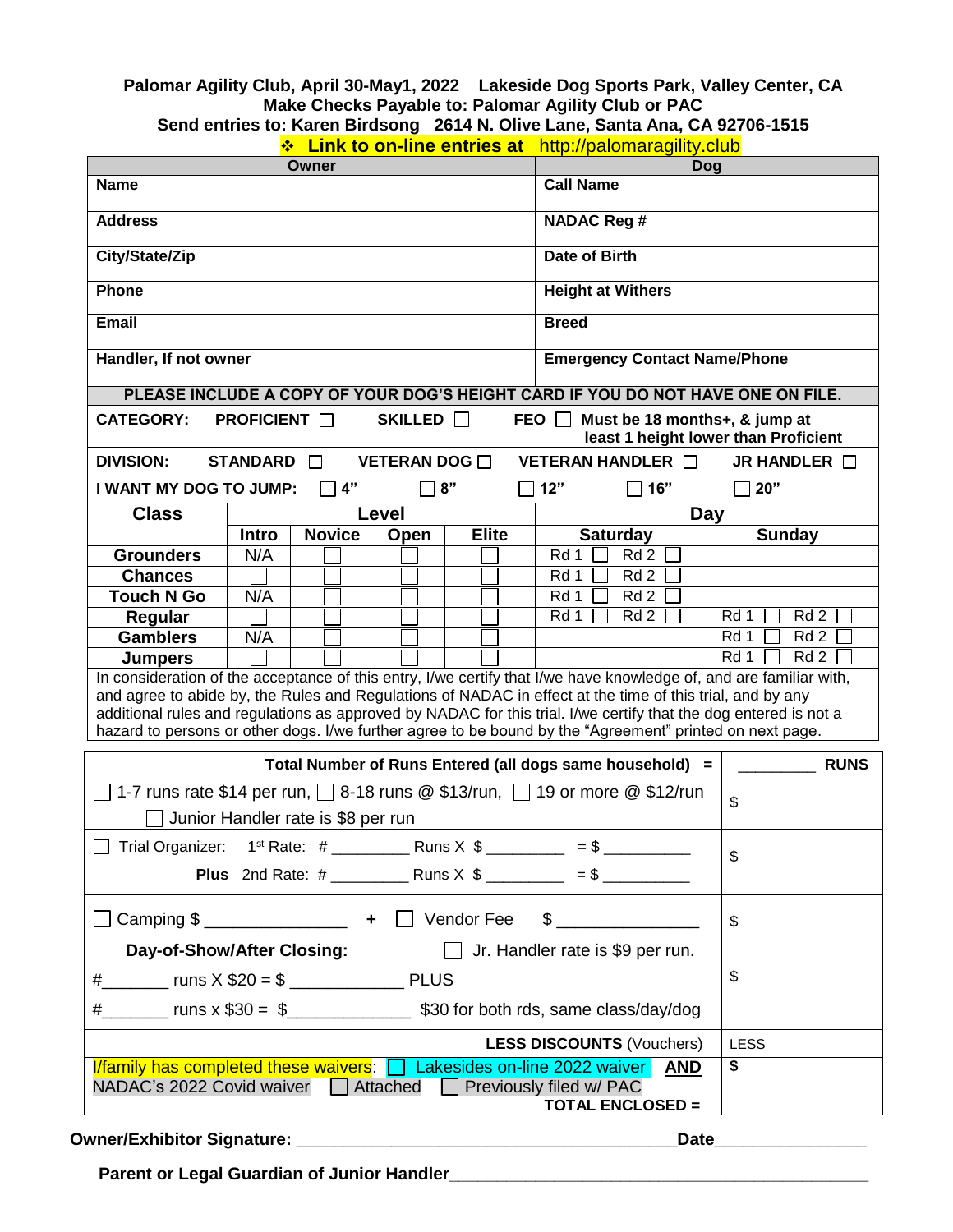### **AGREEMENT**

The person who signs this agreement represents that he/she is authorized to enter into this agreement on behalf of both exhibitor and the owner of entered dog. In consideration of acceptance of this entry: 1.1. As used here "NADAC" means the North American Dog Agility Council, LLC, its members, officers, directors, employees, show chairs, show committees and agents.

1.2. Exhibitor/owner agree to abide by the rules and regulations of NADAC and any other rules and regulations appearing in the premium for this event.

1.3. Exhibitor/owner certify that the entered dog is not a hazard to persons, dogs or property and that the entered dog's rabies vaccination is current in accordance with the requirement of the state in which the dog resides.

1.4. Exhibitor/owner acknowledge all hazards presented by the event and the event premises, including, but not limited to, the condition of the surface, restrooms, security measures or lack of, electrical appliances, fittings, show rings, parking areas and the presence of unfamiliar animals and people; exhibitor and owner assume the risk of any harm arising from these.

1.5. Exhibitor/owner releases NADAC (including its respective officers, directors, employees, and members), Palomar Agility Club (including its officers, directors, members, and event organizing committee), equipment provider, Lakeside Dog Sports Park and site owner (including their officers, agents, and employees) and will defend them and hold them harmless from all present and future loss, injury, damage, claims, demands and liabilities involving the entered dog, the event or event premises. Without limiting the generality of the foregoing hold harmless provisions, exhibitor/owner hereby specifically assumes sole responsibility for and agrees to indemnify and save the aforementioned parties harmless from any and all loss and expenses (including legal fees) by reason of the liability imposed by law upon any of the aforementioned parties for damages because of bodily injuries, including death, at any time in consequence of my (our) participation in this event, howsoever such injury or death may be caused and whether or not the same may have been caused or may have been alleged to have been caused by negligence of the aforementioned parties or any of their employees or agents or any other persons.

- Exhibitors and guests agree to follow the rules placed upon all persons on the site by the club and property owner/manager. General rules and guidelines will be outlined in the briefing. These includes, but not limited to picking up after your dog, properly disposing of all trash, following posted signs, staying with in the area assigned to the club for this event by the property owners/managers, and following special Covid rules and guidelines that maybe in effect.

- The club nor its members will not be responsible for the loss or damage/injury to any dog exhibited, or for the possessions of any exhibitor whether the result was by accident or any other cause. It is distinctly understood that every dog at this event is in the care, custody, and control of his owner or handler during the entire time the dog is on the show premises. Any exhibitor whose dogs and/or children/guest create unnecessary disturbances or repeatedly engage in unsafe or disruptive behavior may, at the discretion of the Show Committee or judge, be asked to leave the show site. In such case, no refund of fees paid will be made and no scores will be submitted.

- Palomar Agility Club and its members cannot guarantee your safety and good health. You are responsible for yourself and all animals and persons in your party.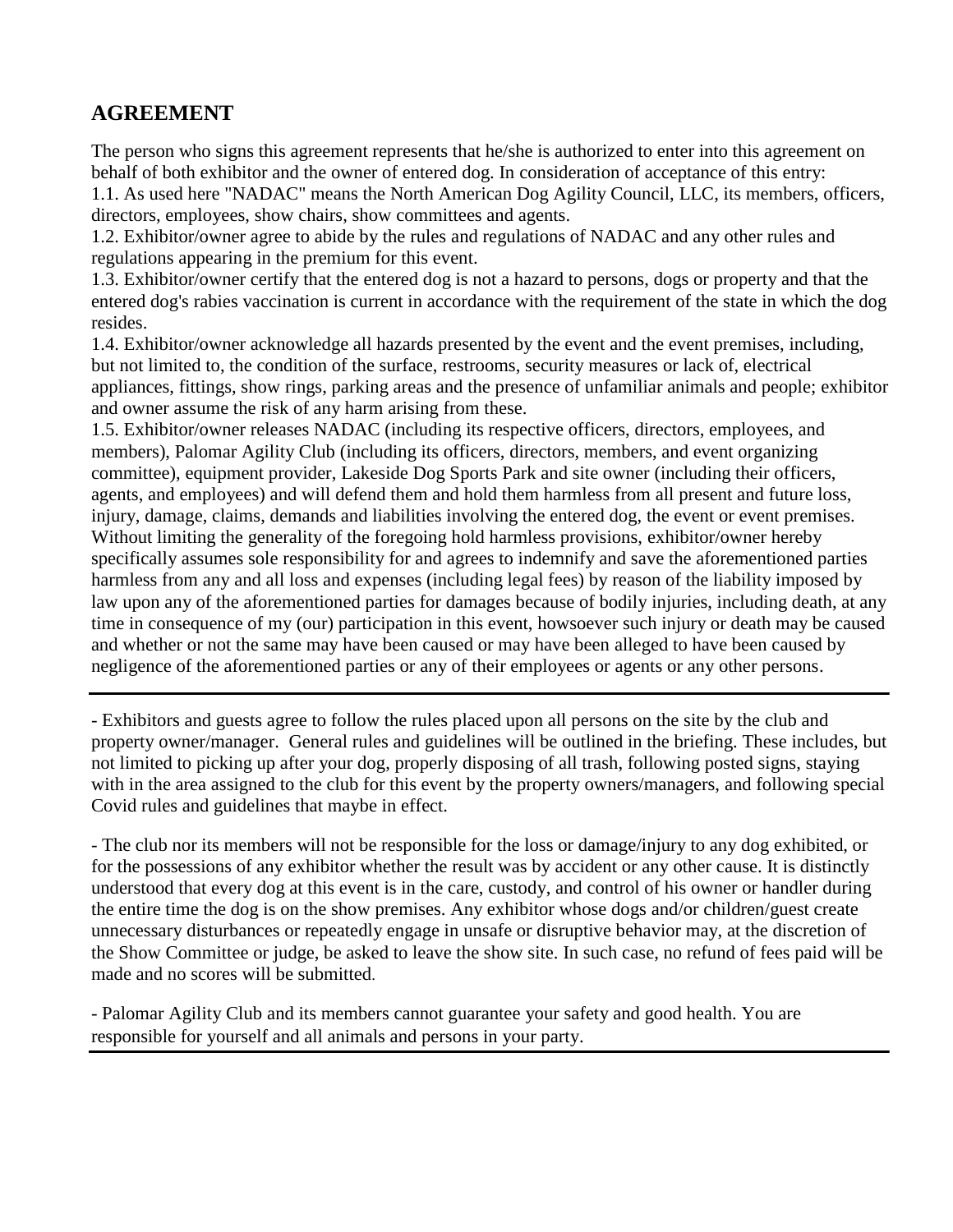### **SPECIAL RULES**

**Containerized Trial** - At all NADAC trials exhibitors can enter the ring with a closed/sealed treat/toy container (a zip lock bag works well) in their pocket. The container must not be visible to the dog or anyone else and may not be removed from pocket nor opened within ten feet of the ring boundary. The difference between containerized trial and non-containerized trial is at a containerized trial, no one may leave treats or toys around loose, either ringside or at their set up.

### **Lodging Info and Directions: RV's see alternate route below.**

### **DIRECTIONS TO SITE:**

- **From I-15 Southbound:** Exit on Centre City Pkwy. Turn left at West El Norte Pkwy. Turn left at East Valley Pkwy. Next, turn right on to Lake Wohlford Rd. Go approximately 5.2 miles to 26417 N Lake Wohlford Rd. Make a sharp turn right onto downhill dirt driveway.
- **From I-15 Northbound**: Exit on Via Rancho Pkwy, which becomes Bear Valley Pkwy, continuing until it ends at East Valley Pkwy Turn right onto East Valley Pkwy. Next, turn right on to Lake Wohlford Rd. Go approximately 5.2 miles to 26417 N Lake Wohlford Rd. Make a sharp turn right onto downhill dirt driveway.
- **From CA-78 East: CA-78** becomes E. Lincoln. Continue on E. Lincoln Ave. Turn right on El Norte Pkwy, continuing to East Valley Pkwy. Turn left on East Valley Pkwy. Next, turn right on to Lake Wohlford Rd. Go approximately 5.2 miles to 26417 N Lake Wohlford Rd. Make a sharp turn right onto downhill dirt driveway.
- **Alternate RV Route:** After turning left (north) on to East Valley Pkwy, drive about 4 miles past Lake Wohlford Road; up and over the summit. Near the bottom of the grade, turn right at the light on to Woods Valley Road. Follow Woods Valley Rd about 4 mi. until it intersects w/ North Lake Wohlford Road. Turn right (south) at stop sign, drive approx. 0.7 mile to 26417 N Lake Wohlford Rd, turn left (east) onto the downhill dirt driveway.

**RVs** - per the new owner, RVs are not to drive up the narrow dirt drive between the 1<sup>st</sup> ring and dog runs. Park in the dirt lot just south of the 1<sup>st</sup> ring facing the fence and no parking signs.

- **HOTELS** In alpha order. \**Pet policies are subject to change, please check with hotel.* 
	- Best Western Inn 760-740-1700, 1700 Seven Oaks Rd,, Escondido, CA. 92026 (Est.12 mi)
	- Motel 6 760-745-9252, 900 N Quince St, Escondido, CA 92025 (Est.12 miles)
	- La Quinta Inn & Suites 760-727-8180 630 Sycamore Ave, Vista, CA 92083 (Est. 19 mi.)
	- La Quinta Inn & Suites 858-484-8800 10185 Paseo Montril, San Diego, CA 92129 (Est 22 mi)

#### **RV CAMPING**

A very limited number of self-contained RVs may overnight on site for \$25/night. Submit reservation form with entry.

#### **Alternative RV Sites -** In Alpha order. \**Please check current pet policies.*

- All Seasons RV Park 760-749-2982, 30012 Hwy 395, Escondido, CA 925026
- Escondido RV Park 760-740-5000, 1740 Seven Oaks Rd, Escondido, CA 92027
- Woods Valley RV & Campground 760-749-2905, 15236 Woods Valley Rd, Valley Center, Ca

### **For RV and Vendor reservations, please submit form on next page.**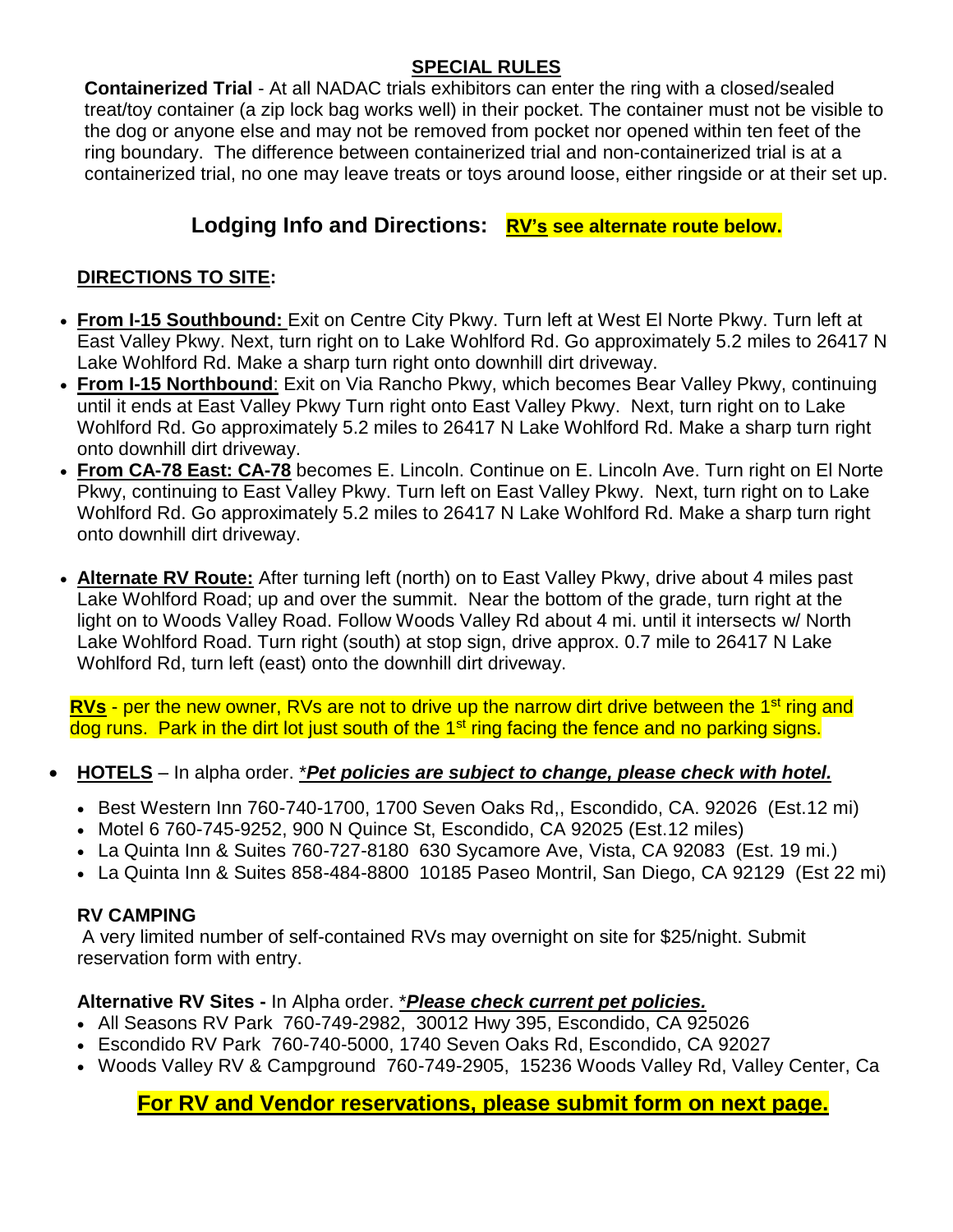### **RV Parking Reservation**

 A limited number of self-contained vehicles may park overnight at the site for \$25.00/night. No hook-ups on site. Please submit RV Parking Reservation form and fees with entry.

Please note: Because of the steep narrow drive into the site we caution against bringing large RVs and trailers.

Per the new owner, RVs are not to drive up the narrow dirt drive between the 1<sup>st</sup> ring and dog runs. Park in the dirt lot, just south of the  $1<sup>st</sup>$  ring, facing the fence and no parking signs. This lot is shared with the dock-diving pool. Please leave room for cars parking for dock-diving.

| Please indicate the nights requested.                                             |                                                           | $\Box$ Friday | $\Box$ Saturday |  |  |
|-----------------------------------------------------------------------------------|-----------------------------------------------------------|---------------|-----------------|--|--|
|                                                                                   |                                                           |               |                 |  |  |
|                                                                                   |                                                           |               |                 |  |  |
|                                                                                   |                                                           |               |                 |  |  |
|                                                                                   |                                                           |               |                 |  |  |
|                                                                                   |                                                           |               |                 |  |  |
| Nights x \$25.0/night = RV Parking Fee $$$ _____ (Please include with entry fee.) |                                                           |               |                 |  |  |
| <b>VENDOR:</b>                                                                    | $\Box$<br>Saturday                                        | Sunday        |                 |  |  |
|                                                                                   | \$25.00 for the weekend. (Please include with entry fee.) |               |                 |  |  |
|                                                                                   |                                                           |               |                 |  |  |
|                                                                                   |                                                           |               |                 |  |  |
|                                                                                   |                                                           |               |                 |  |  |
|                                                                                   |                                                           |               |                 |  |  |
| Email and/or other contact info (cont. on back of page):                          |                                                           |               |                 |  |  |
|                                                                                   |                                                           |               |                 |  |  |

**VOLUNTEERS:** Please help. Your preliminary and final confirmations will include a link to a Google spread sheet where you can sign up online. You may also sign up at the trial. Thanks.